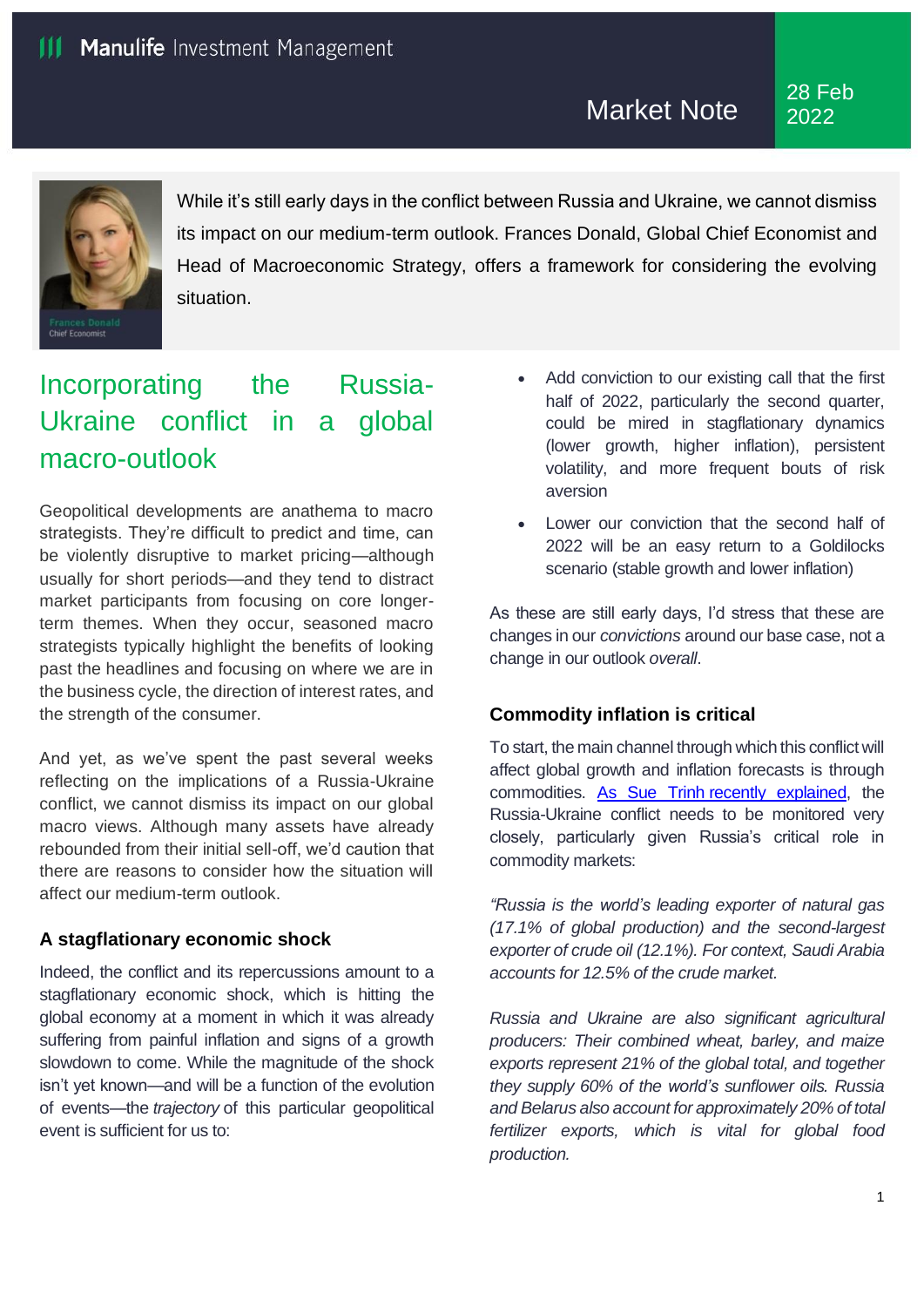## Market Note

*Meanwhile, Russia is one of the world's largest producers of critical metals. It's the biggest exporter of palladium (20.7% of total volume) and ranks second after Chile in terms of refined copper (7.1%). The country also holds the third position for nickel (11.2%) and aluminum (9.0%)."*

## **Our three-part framework for assessing the situation**

Understanding this, we've constructed a simple framework through which we incorporate this evolving conflict in our outlook.

1. **Another stagflationary shock.** Our regular readers may be familiar with our view that the first half of 2022 (especially late Q1 and Q2) is likely to see stagflationary dynamics (higher inflation than comfortable, lower growth than comfortable). The higher-inflation-than-comfortable component of isn't controversial, and the ongoing run-up in energy (and food) prices, exacerbated by the Russia-Ukraine conflict, is readily observed.

But the second-order impact of sharply rising energy and food prices is a growth shock, as energy demand has notoriously limited elasticity; that is, even if gas prices or heating costs soar, we still need to get to work and to stay warm, and consumers either have to use savings or cut back in other areas of spending. This is on top of negative real wage growth and weak consumer confidence data in most major economies. U.S. personal income data also out this week showed income rose 0.0% month over month, and spending only rose off the back of declines in the savings rate. That's not a healthy consumer backdrop for experiencing another price shock. We expect to be thinking much more about the global consumer's exposure to energy in the weeks ahead.

We've already been operating with the expectation that high costs would cramp growth, but the Russia-Ukraine conflict compounds the issue and is consistent with ongoing yield curve flatteners. It also potentially throws a wrench into our expectation that

inflation would begin cooling after February and would sharply decline to 2% in most major economies by year end. We're still comfortable with the *path* of that decline, but its *speed* may be affected by these tensions.

Combined with supply chain disruptions that may limit inventory rebuilds that we hoped would fuel growth in the second half of 2022, our call for a return to Goldilocks by year end is looking less than solid.

2. **A potential slowdown in central bank tightening.** Central bankers were out in droves this week and few could avoid addressing the Russia-Ukraine conflict. Most highlighted the uncertainty this has injected into the outlook and downplayed the likelihood of a 50 basis point (bps) hike in March. Meanwhile, markets have gone from pricing in a 50bps hike as a near certainty two weeks ago to now having a one-infive chance. That's consistent with [our central](https://www.manulifeinvestment.com.my/insights/global-interest-rate-outlook-central-banks-hawkish.html)  [bank outlook,](https://www.manulifeinvestment.com.my/insights/global-interest-rate-outlook-central-banks-hawkish.html) which has made the point that the odds of a 50bps hike were overpriced. Indeed, we continue to believe the U.S. Federal Reserve (Fed) can hike three times this year in total, along with quantitative tightening, whereas the market is still pricing in six to seven hikes in the next 12 months.

The Fed is once again in a situation in which inflation is coming from global and supplyside developments; interest-rate hikes will do little to cool energy-driven inflation precipitated by geopolitical developments. But both the pressure coming from some moderate increases in services inflation and the political challenges associated with 7%+ year-over-year prints probably mean they're still on the path to normalization.

The biggest reason we expect the Fed to pivot more dovishly this year is because we expect the narrative to turn away from high inflation toward low growth. And if we're correct that the Russia-Ukraine conflict will compound the *growth* shock,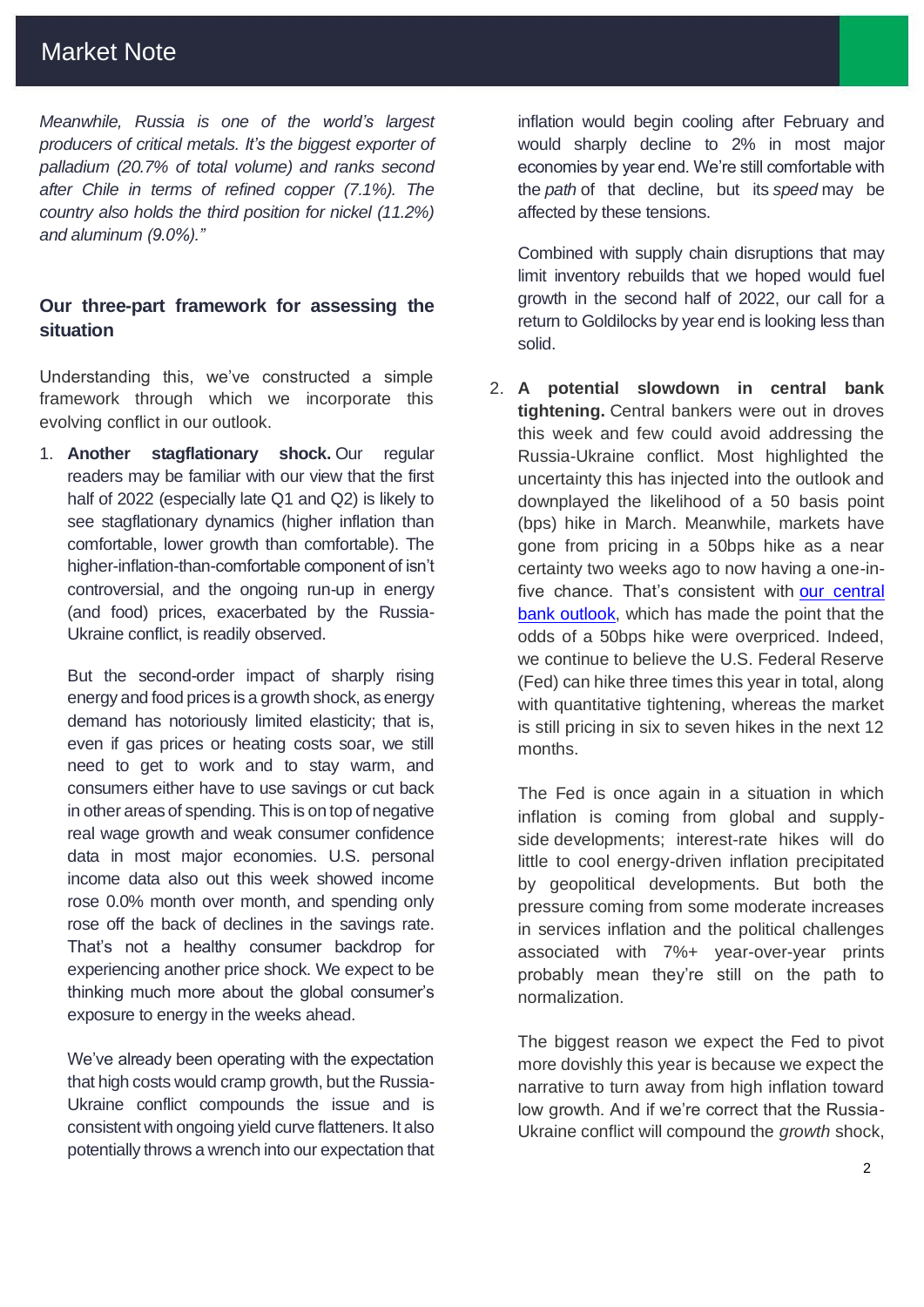then we have even *more* conviction in our call that the market is overpriced —both in that it still has a 20% chance of a 50bps hike priced into March but also because of how much tightening it believes the Fed will engage in over 2022. Should the Fed pivot, it will be able to re -steepen the curve, which is desperately needed, and support an extension of the cycle.

The Russia -Ukraine conflict isn't solely about the U.S. central bank, of course. We expect more dovish commentary from the Bank of Canada, the Bank of England, and, most important, the European Central Bank as it assesses the stagflationary dynamics at play.

3. **Relative impacts/trades.** We expect the theme of global desynchronization to become more important over the course of 2022. While the stagflationary shock emanating from the Russia - Ukraine conflict is *global* in nature, its effects will be felt unevenly around the world. In terms of major macro economies, Europe is most exposed to the growth destruction from higher energy prices, given its natural gas exposure and existing weaknesses. Indeed, recession odds for Europe will climb in the coming year (although recession isn't our base case). We believe the United States is in a better position to absorb some energy and food price inflation, although the country, in absolute terms, is worse off.

[As Sue Trinh covered](https://www.manulifeinvestment.com.my/insights/economic-impact-of-russia-ukraine-conflict.html), emerging markets are, on balance, weakened, but those economies that can absorb higher food and energy prices (e.g., Singapore and Malaysia) or those with least exposure to liquidity shocks (e.g., Indonesia and the Philippines) could be relative outperformers. It's also likely that global export momentum slows somewhat, and so those economies less reliant on foreign demand may enjoy a mild relative advantage.